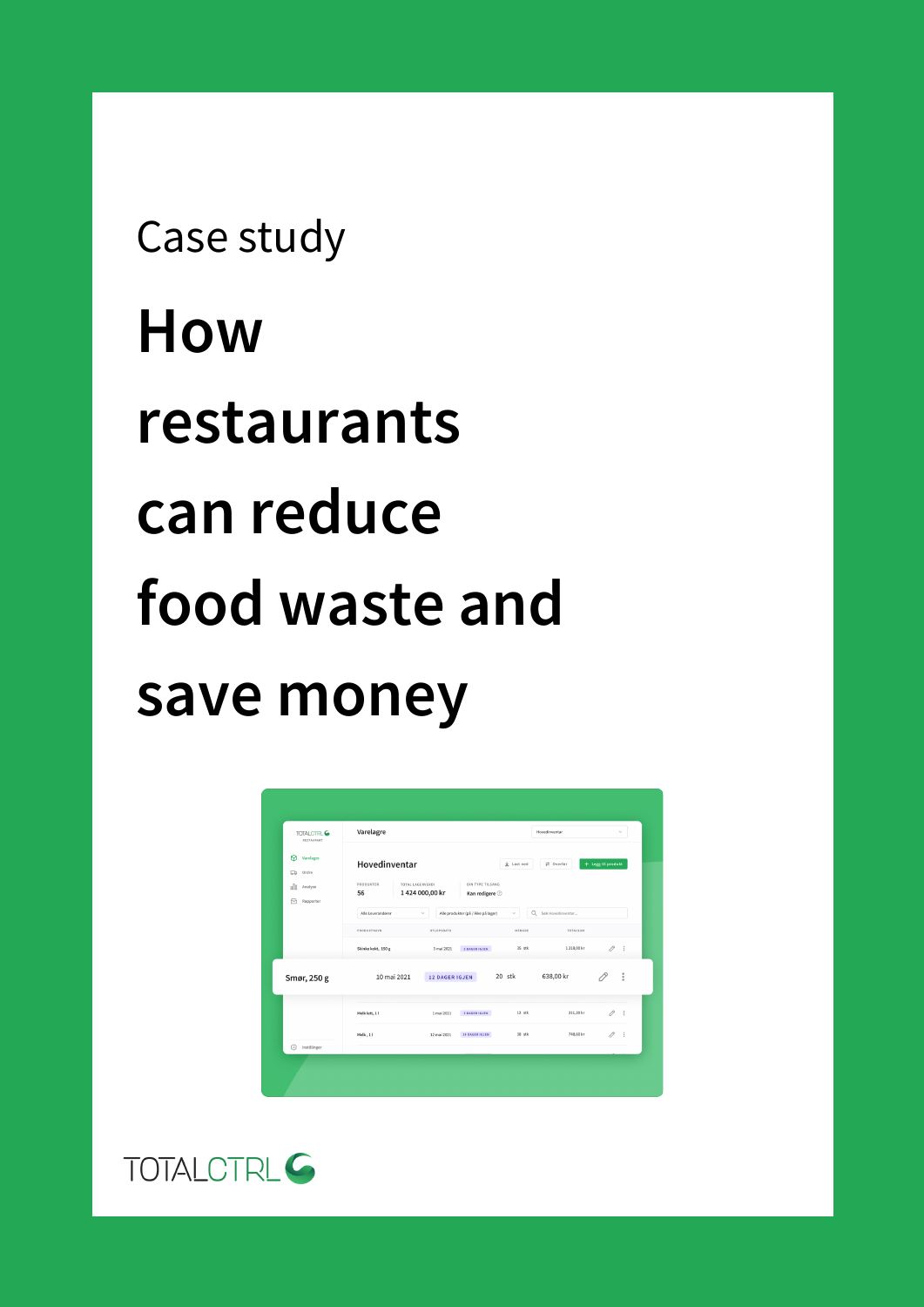# **Stop wasting food and save money**

With food waste still being such a big problem in restaurants today, it can achieve loss of up to hundreds of thousands of euros every year for one restaurant alone, on a global scale that would get to around 20 billion euros of loss in total. Not only that, but the management going into the food storage itself takes up 6-8 hours per week ordering and verifying food delivery and approximately 18-20 hours monthly on inventory count.

As most likely any business owner would agree on, time is money. By not only reducing food waste, but also reducing the time spent on both food waste and the management of storage, one will be able to increase annual revenue greatly. Therefore, also letting the restaurant rather focus that time and funds into the growth of the business.



**Challenge Solution Result** 

Lack of control and overview of inventory. Manual routines with high time consumption.



A digital inventory system that helps plan, buy smarter and save money.



Increased turnover and more accurate buying.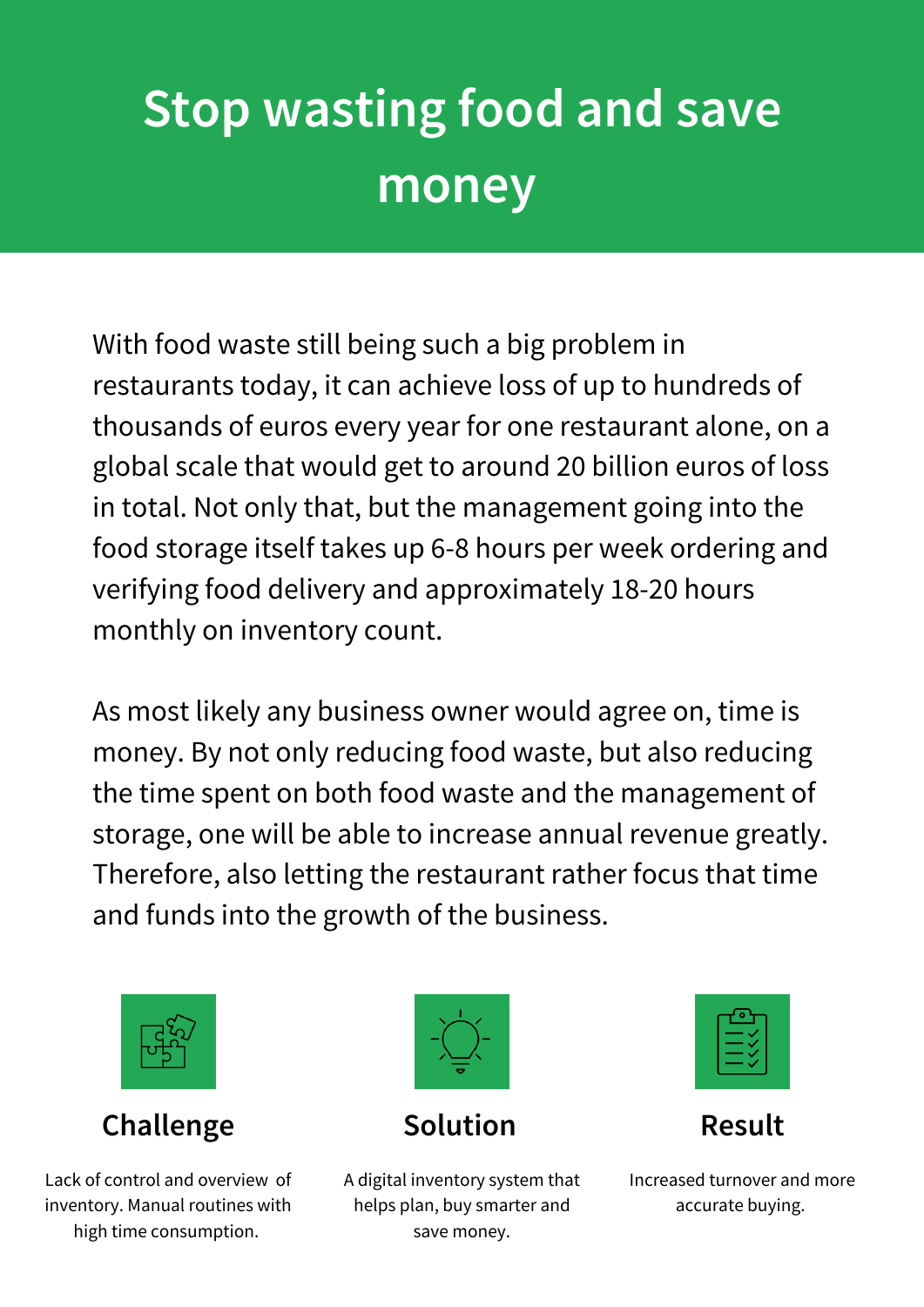## **The TotalCtrl Solution**

TotalCtrl seeks to help restaurants grow by using a digital solution to let restaurant owners and employees have total control over their products and easily manage their food storage.

The solution offers two separate ways to interact with the storage, one being the TotalCtrl Mobile App and the other being the Web Admin.

The App includes features such as giving you access to a list of your products in Inventory, which is extracted from order notes. You are also able to add, update and delete a product from the Inventory if desired.

More features are as follows:

- Get automatic alerts and reminders when a particular stock item is about to expire.
- Delivery Control; Easy verification of deliveries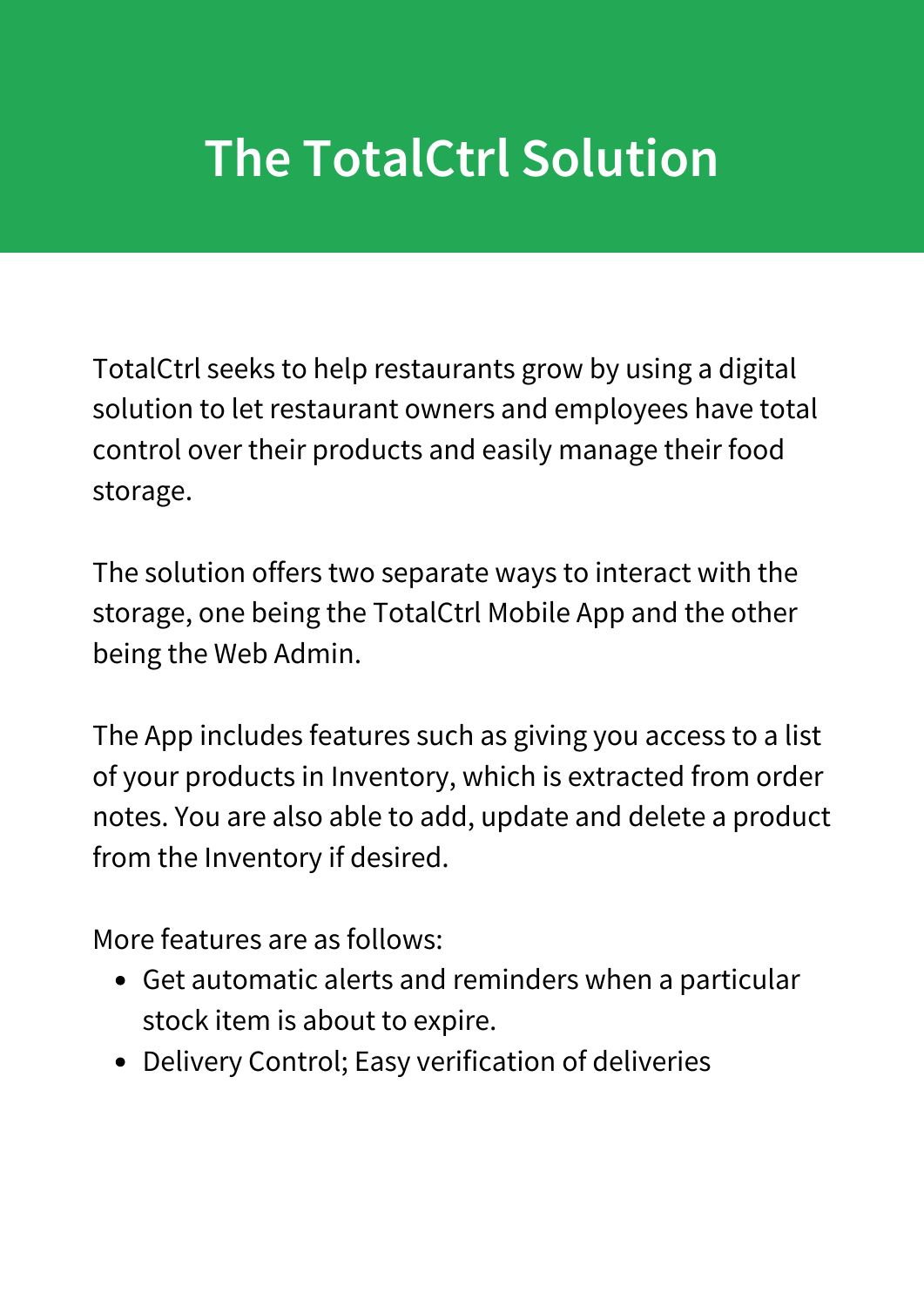## **The TotalCtrl Solution**

The Web Admin includes the same, but with even more features, examples of these are as follows:

- Real-time reporting of the stock consumed and stock available.
- Order History verifies what you are receiving is exactly what you are paying for.
- Purchase Analytics: Total Purchases, Biggest suppliers & Price Variation
- Inventory Analytics: Total Inventory Value, check in & check out products Value.
- Delivery Analytics: Shows issues with the delivery, for example: delivered wrong product, less quantity, broken product etc.

And more.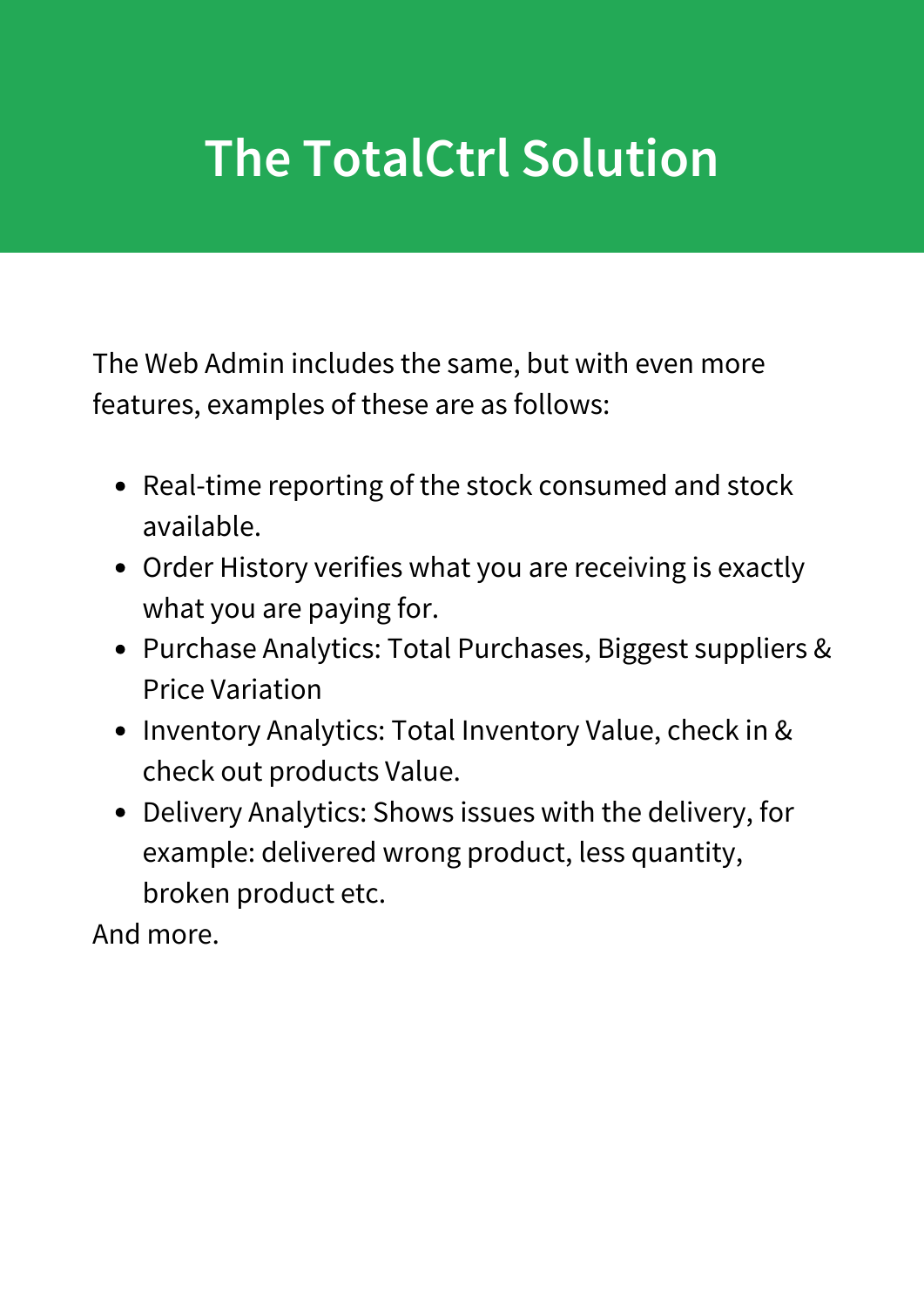### **Benefits**



Keep that valuable time that gets lost through food storage management. Use the recovered time to focus on giving customers the best experience possible when they visit.



Ensure that your hard efforts do not go to waste and boost your company's growth with the extra funds managed to recover.



### **Save time Save money Be sustainable**

Be a contributor for moving Earth into a new, smarter and greener Era, by reducing CO2 emissions on your way to a successful business.

### **Functions**

Digitized inventory | Reports | Analyzes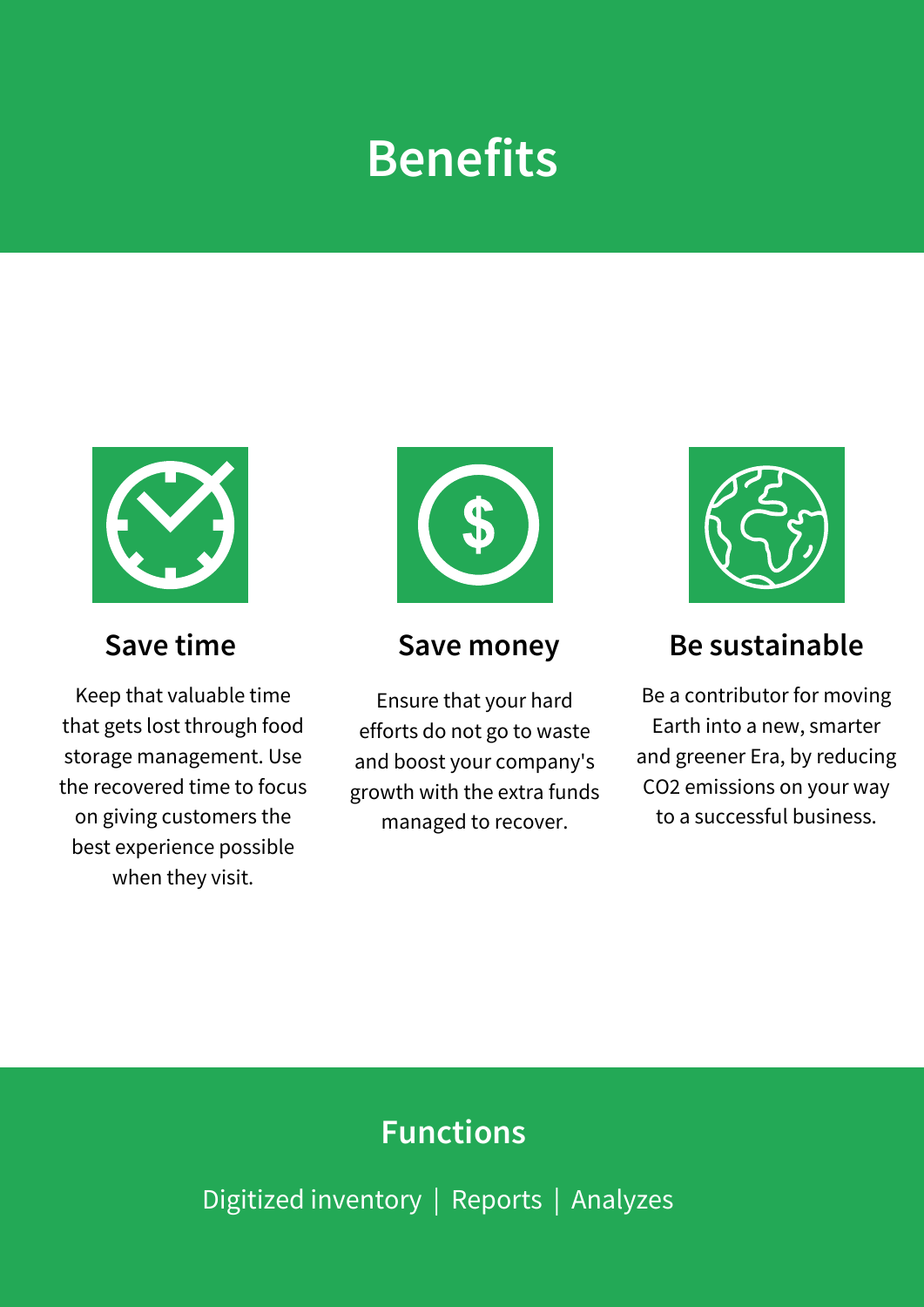### **Customers success**

Since the start of the Restaurant solution, TotalCtrl has racked up a collection of happy and satisfied customers, showing that the company not only can achieve their vision but already has and will for time to come.

"My Restaurant used to spend a lot of time and money on managing inventory, and delivery, but by using the TotalCtrl solution I save a lot of time and cut costs. I like the expiry date feature of the solution which helps us to use the food before it expires" – Restaurant Manager, Skanckebua

"By using the TotalCtrl solution, we are able to count inventory and do delivery control from the same interface. Due to the simple interface, the staff is able to start using the solution after just a couple of minutes training" – Restaurant Manager, Peder Hiort

"TotalCtrl solution is easy to use and set up. Simple input of data by just uploading the supplier invoices in the system. The app and web admin gives the employees and the overview we need to operate more efficiently" – Restaurant Manager, Roas